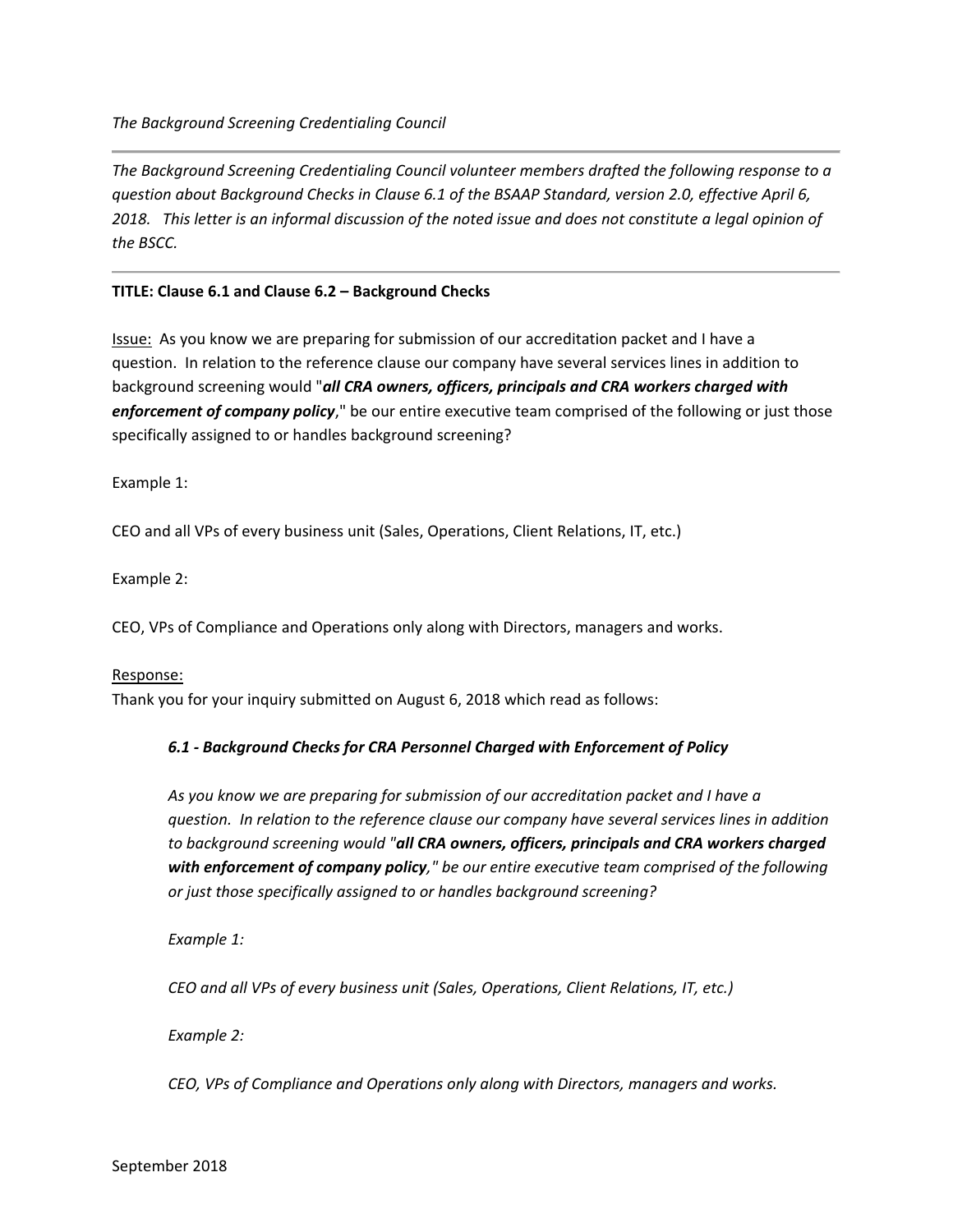We believe that responding in the form of an opinion letter, rather than a private response to your inquiry, would be appropriate given that your inquiry requires us to issue our interpretation of an existing Accreditation Standard with Audit Criteria, Version 2.0. Sections 6.1 and 6.2 of that Standard apply and read in full as follows:

## 6.1:

*CRA must have and follow a policy requiring criminal background checks and government sponsored sanction list checks be conducted on all CRA owners, officers, principals and CRA workers charged with enforcement of company policy. Checks must be conducted at official, appropriate government repositories to cover 7 years of residential history and such records must be retained unless otherwise prohibited by applicable law. Record checks must be conducted at least once every two years covering the time period since the last check was completed and records retained for the duration of enforcement responsibility. Any criminal conviction(s) or sanctions listing(s) must be evaluated to determine if the individual may remain in an enforcement capacity based on: 1)* nature and gravity of offense or conduct, 2) time passed since offense, conduct, or completion of sentence and 3) nature of current enforcement role (commonly referred to as "Green Factors").

(bold added for emphasis). The Attributes of and Suggestions for Onsite Audit (what the auditor will look for in policy, procedure, activity) specify for clarity:

*This clause refers only to the entity being accredited and not any parent company. It covers owners, managers, and CRA workers charged with enforcement of company policy.*

## 6.2:

*CRA must have and follow a policy requiring criminal background checks and government sponsored sanction list checks be conducted on all CRA workers. Checks must be conducted at official, appropriate government repositories to cover 7 years of residential history and such records must be retained unless otherwise prohibited by applicable law. Such record checks must be conducted at least once every two years and records retained as long as CRA worker provides services to CRA. Any criminal conviction(s) or sanctions listing(s) must be evaluated to determine if the individual may remain his/her current position or any other position with CRA based on: 1) nature and gravity of offense or conduct, 2) time passed since offense, conduct, or completion of sentence and 3) nature of current or desired role (commonly referred to as "Green Factors").*

## (bold added for emphasis)

Your inquiry seems to raise the question of whether the managers/VPs of sales, operations, client relations, technology for the consumer reporting agency are included in the scope of this background check requirement. The simple answer is yes. As indicated in the standard including the attributes of and suggestions for onsite audit, the owners, managers and CRA workers "charged with enforcement of company policy are required to be screened."